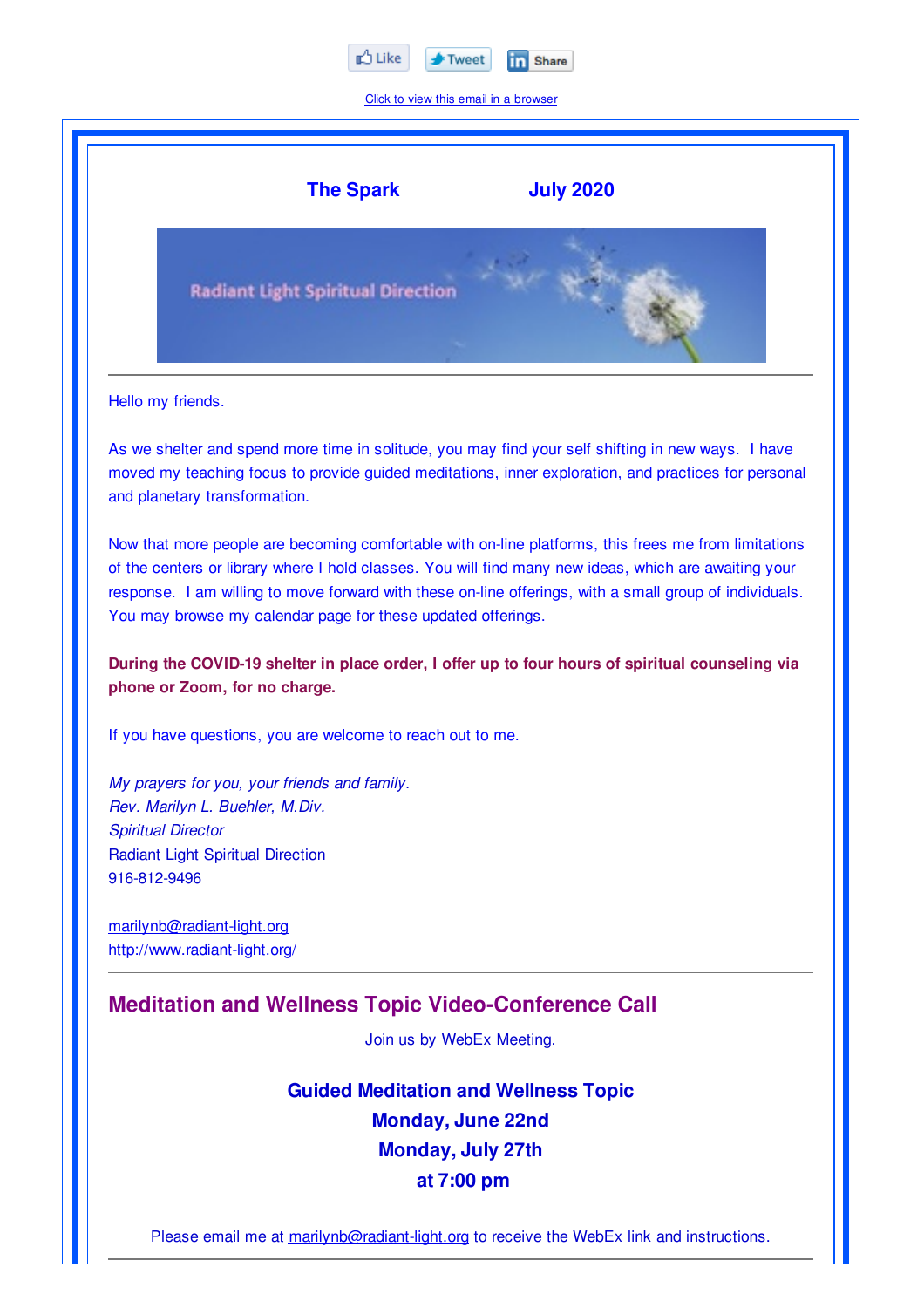# **The Aramaic Prayer of Jesus**

#### **Learn the meaning of the Lord's Prayer in Aramaic**

**If you are interested in this on-line series, please email me at** marilynb@radiant-light.org. No fee for this on-line offering. You may attend any or all sessions; however, each talk builds on the *previous talk.* Our on-line meeting times will be determined when there is interest.

Watch six half hour talks by Dr. Rocco A. Errico on *The Aramaic Prayer of Jesus*. Learn to say the Lord's Prayer in Jesus' own language, Aramaic. Dr. Errico's talk will take us through the prayer word by word, line by line. He delves into the meaning of each line bringing fresh insight and a deeper and richer understanding of the Lord's Prayer.

Understand the eight spiritual attunements within the prayer that strengthen your connection with God. Find inspiration from the feeling for what Jesus said as he spoke this powerful message in his native tongue and what those words mean today.

You may want to get Errico's book *Setting a Trap for God*, as a companion to the videos. There will be no fee for this, as I will be learning right along with you! There will be time for discussion after each of Errico's half hour talk. Some of these talks are on YouTube. Click here to watch.

**Discover the way of peace, health, prosperity, and understanding as you learn about the true meaning of prayer and how to "set a trap" for the inexhaustible power of God!**



# **Aquarian Rosary: Reviving the Art of Mantra Yoga**

**If you are interested in this practice, please email me at** marilynb@radiant-light.org.

No fee for this on-line offering. You may attend any or all sessions; however, each talk builds on the *previous talk.* Our on-line meeting times will be determined when there is interest.

All are welcome to learn about and to pray the Aquarian Rosary. For four sessions, we will meet online by WebEx Meetings for about an hour. The Rosary is a meditation on the life and death of Jesus from the Annunciation to the Ascension and beyond. These meditations are traditionally grouped by fives into themed sets known as the Joyful Mysteries, the Sorrowful Mysteries, the Glorious Mysteries, and the Luminous Mysteries. Each meeting explores the significance of one mystery.

The Aquarian Rosary is an adaptation of the traditional rosary that embraces the divine feminine aspect of God. Devotion to Mary invokes our feminine, receptive, and nurturing qualities to balance our selves and society. This unique version of the rosary is from the book, The Aquarian Rosary, Reviving the Art of Mantra Yoga by Rev. Carol Parrish-Harra, Ph.D.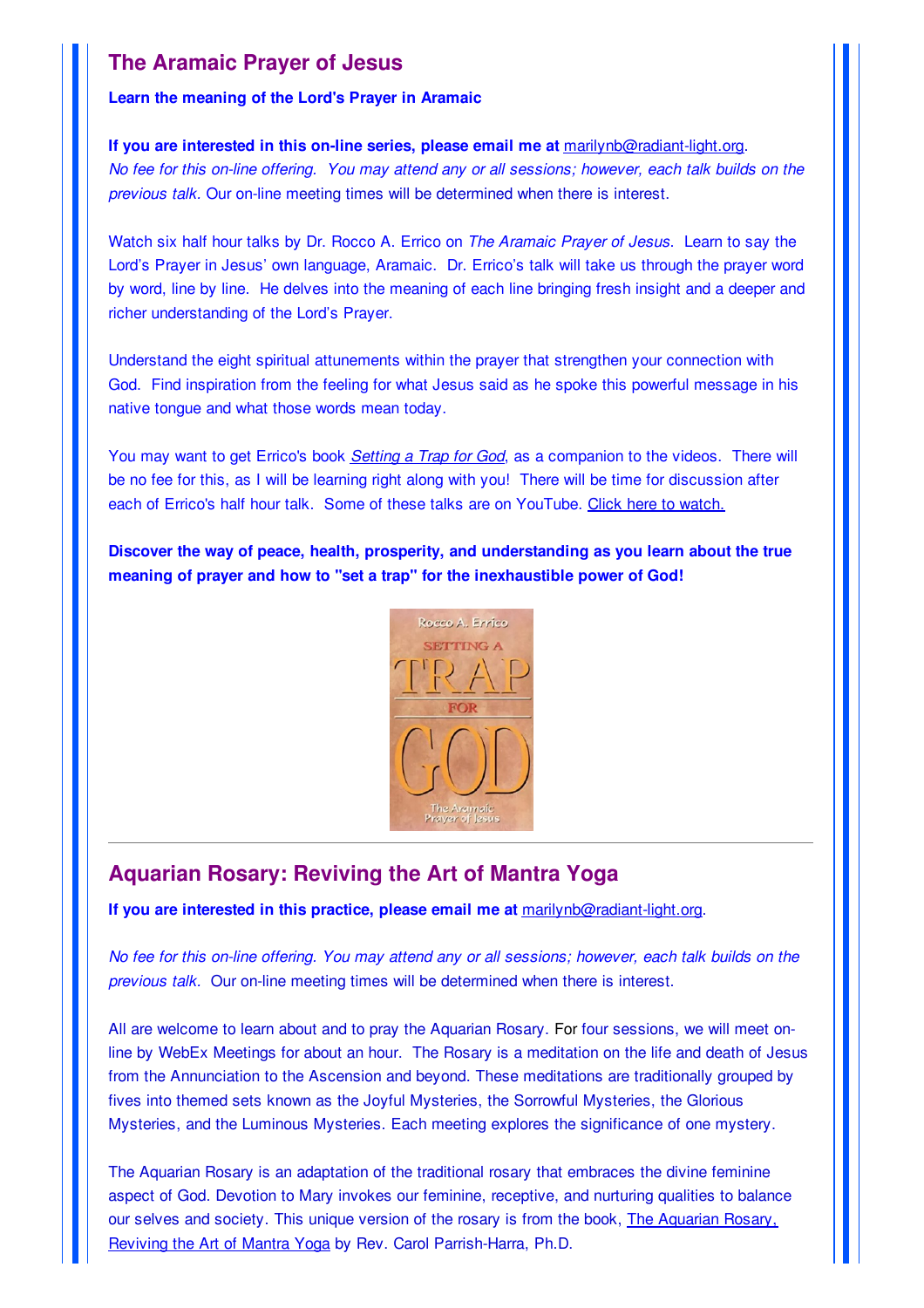Each evening, we will discuss the esoteric significance of praying the rosary and the deeper meaning of each mystery, as it relates to our unfolding spiritual life. The meeting will conclude with practice of the Aquarian Rosary.



**The practice of meditation with beads is found in all faith traditions. During the rosary, the fingers move along the beads, the heart focuses on devotion, and the mind contemplates the mysteries. Our attention is lifted to the higher realms. The practice invokes the power of Good into each life, uplifts and stimulates open minds, and builds the heart center of the unfolding human soul.**

## **Explore Your Inner World of Dreams**

#### *Understand what your dreams bring to you*

**Six 90-minutes on-line sessions.** On-line meeting times will be determined when we have a few individuals committed to attending these six 90-minute on-line sessions. Sliding scale \$40 to \$60. **If you are interested in this dream study, please email me at** marilynb@radiant-light.org.

I will share guidelines for capturing the content, images, and feelings of your dreams. Everyone is encouraged to keep a dream journal.

Dream study touches on many aspects. Each session will include discussion on a topic such as the types of dreams, ways to approach dreams, and how to understand what information your dreams may want to reveal to you.

Each session will include time to work with one or two dreams that participants are willing to share. Learn how to unpack the dream messages, how to let the symbols speak their message to you, and to find the deeper meaning of that dream for the individual and the group.



## **Meditation Made Simple**

*Tips for Your Meditation Practice*

**Tuesday, July 21st at 6 to 8 pm. This class will be offered on-line through the Bread of Life Center. Please pre-register with the Bread of Life.**

**Personal meditation instruction is also an option upon request.**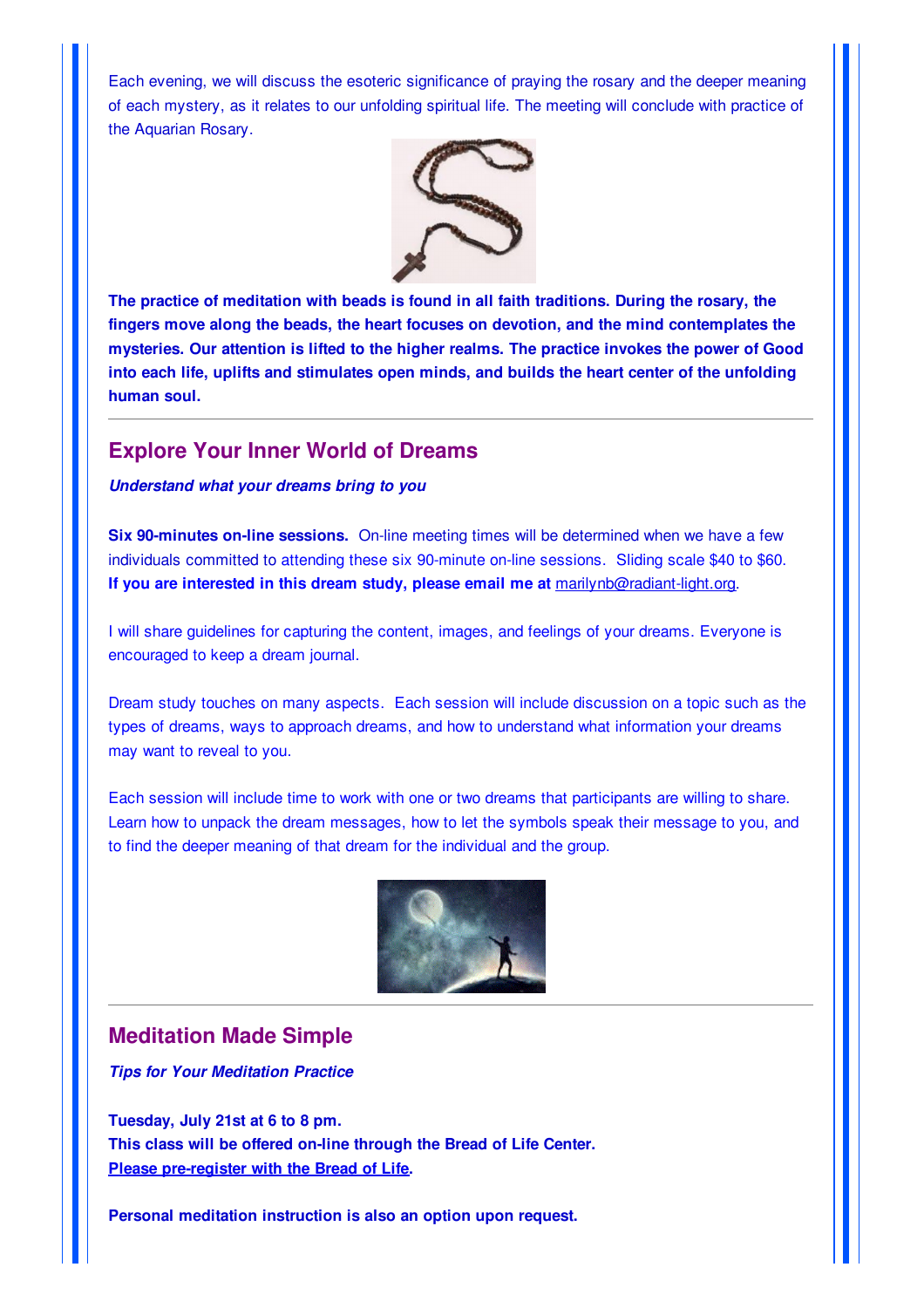Meditation cultivates your ability to focus on what's happening in the present, without being so distracted about what has happened in the past, or what will happen in the future. People who meditate find they are calmer and better able to focus.

This class is an exploration of several methods of meditation. Learn how to relax and regenerate your energy. Learn simple guidelines for establishing a daily meditation practice.

### **Compassionate Presence for those at End of Life**

*Esoteric Insights and Tools for the Caregiver*

#### **This workshop will be offered when there is interest of a few individuals.**

This workshop provides esoteric insight in to the process that occurs when the physical body begins to shut down in order to release the soul in to the Light. This is a birthing process into the nonphysical world, a returning to that from which we came before birth. It may be helpful to observe changes in the physical body and comments from the transitioning person that indicate where they are in the dying process.

Learn to be a compassionate, listening presence.

**If you are interested in this on-line workshop, please email me at** marilynb@radiant-light.org.

### **Reconciliation of Opposites**

*Clearing the Shadow and Transcending Duality* **Wednesday, June 24th at 5:30 to 8 pm. This class will be offered on-line through the Bread of Life Center. Please pre-register with the Bread of Life.**

**Personal instruction is an option upon request.**

Do you sometimes feel stuck, or find yourself in the same situation over and over again? This workshop presents practical and liberating techniques to uncover and release the unconscious emotions and beliefs that may draw these situations to you.

As these states of mind come to light and are released, you will naturally find peace and balance. Learn to gently free yourself, and find balance through simple, powerful, and fast exercises for creating balance and harmony.

In a world torn apart by polarization, the course offers hope for a way of unity amidst diversity.

This class is based on The Marriage of Spirit: Enlightened Living in Today's World by Leslie Temple-Thurston.

# **Ponder This**

If in the midst of the darkness of the night you decide to walk, the light of day will come to meet you. But, if you wait until daylight and only then get started, you will only get brief glimpses of light. There is no transformation without faith, nor encounter without quest.